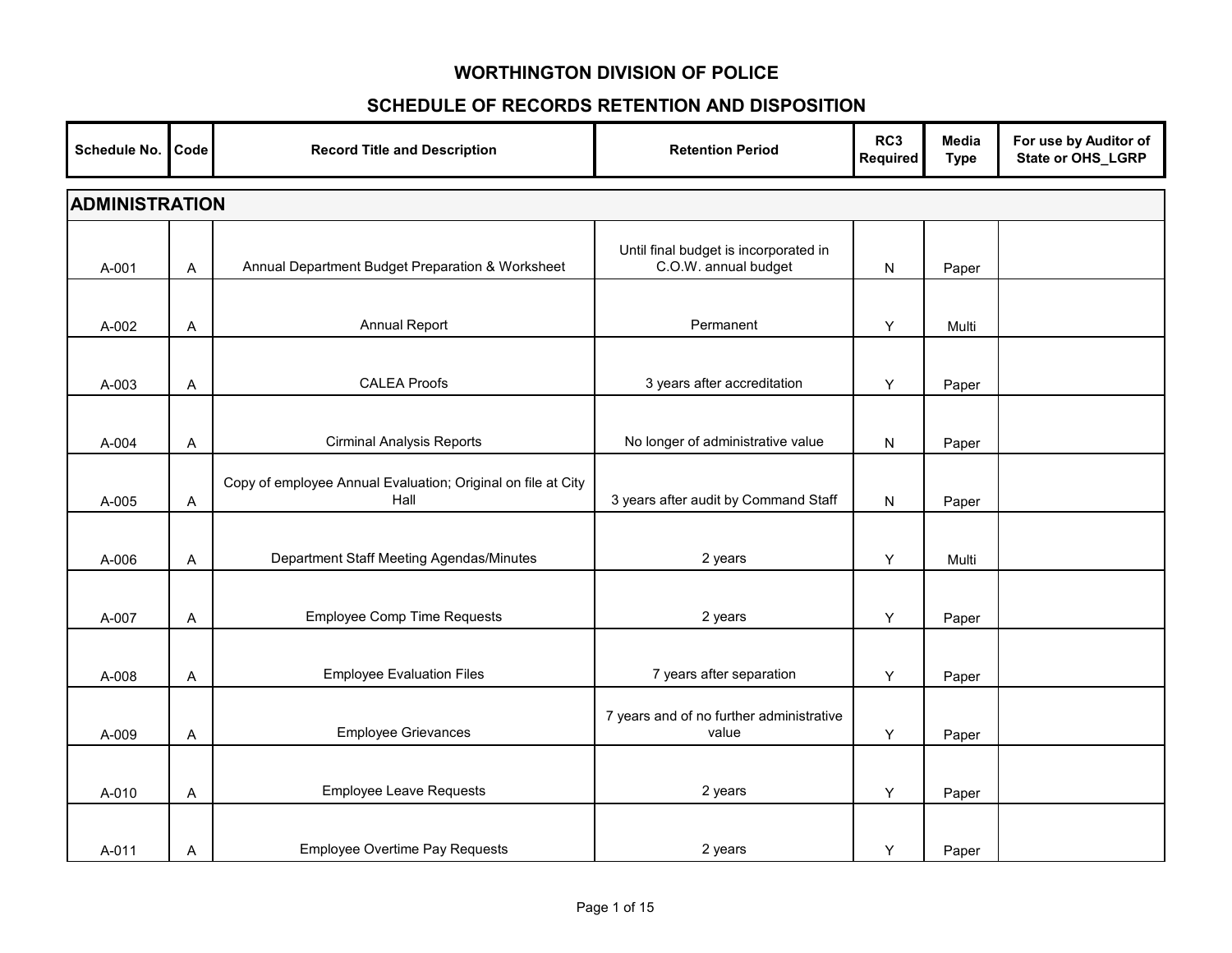| Schedule No.          | Code | <b>Record Title and Description</b>                            | <b>Retention Period</b>                                 | RC3<br>Required | Media<br><b>Type</b> | For use by Auditor of<br>State or OHS_LGRP |  |  |  |
|-----------------------|------|----------------------------------------------------------------|---------------------------------------------------------|-----------------|----------------------|--------------------------------------------|--|--|--|
| <b>ADMINISTRATION</b> |      |                                                                |                                                         |                 |                      |                                            |  |  |  |
|                       |      |                                                                |                                                         |                 |                      |                                            |  |  |  |
| A-012                 | Α    | Employee Payroll Sheets (copies)                               | 2 years                                                 | Y               | Paper                |                                            |  |  |  |
|                       |      |                                                                |                                                         |                 |                      |                                            |  |  |  |
| A-013                 | Α    | <b>Employee Recognition</b>                                    | Permanent in Employee Evaluation File                   | Y               | Paper                |                                            |  |  |  |
|                       |      |                                                                |                                                         |                 |                      |                                            |  |  |  |
| A-014                 | Α    | Firearms Inventory                                             | Permanent                                               | Υ               | Multi                |                                            |  |  |  |
|                       |      |                                                                |                                                         |                 |                      |                                            |  |  |  |
| A-015                 | Α    | <b>FTO Evaluations</b>                                         | Permanent until employee Separation                     | Y               | Paper                |                                            |  |  |  |
|                       |      |                                                                |                                                         |                 |                      |                                            |  |  |  |
| A-016                 | A    | Grants (State & Federal) all documents pertaining to the grant | 6 years after expiration                                | N               | Paper                |                                            |  |  |  |
|                       |      |                                                                |                                                         |                 |                      |                                            |  |  |  |
| A-017                 | A    | Internal Affairs - Administrative Investigations               | 5 years no action pending                               | Y               | Paper                |                                            |  |  |  |
|                       |      |                                                                |                                                         |                 |                      |                                            |  |  |  |
| A-018                 | Α    | Internal Affairs Log                                           | 5 years no action pending                               | Y               | Paper                |                                            |  |  |  |
|                       |      | Intranet and Internet posting on Web Site                      | Until no further administrative value<br>and/or updated |                 |                      |                                            |  |  |  |
| A-019                 | Α    |                                                                |                                                         | N               | Electronic           |                                            |  |  |  |
| A-020                 |      | Labor Contract                                                 | Until contract expires                                  | Υ               |                      |                                            |  |  |  |
|                       | A    |                                                                |                                                         |                 | Paper                |                                            |  |  |  |
| A-021                 | Α    | Letter of "Training and Guidance"                              | 1 year                                                  | Y               | Paper                |                                            |  |  |  |
|                       |      |                                                                |                                                         |                 |                      |                                            |  |  |  |
| A-022                 | Α    | Memorandums                                                    | 1 year or no longer of administrative<br>value          | N               | Paper                |                                            |  |  |  |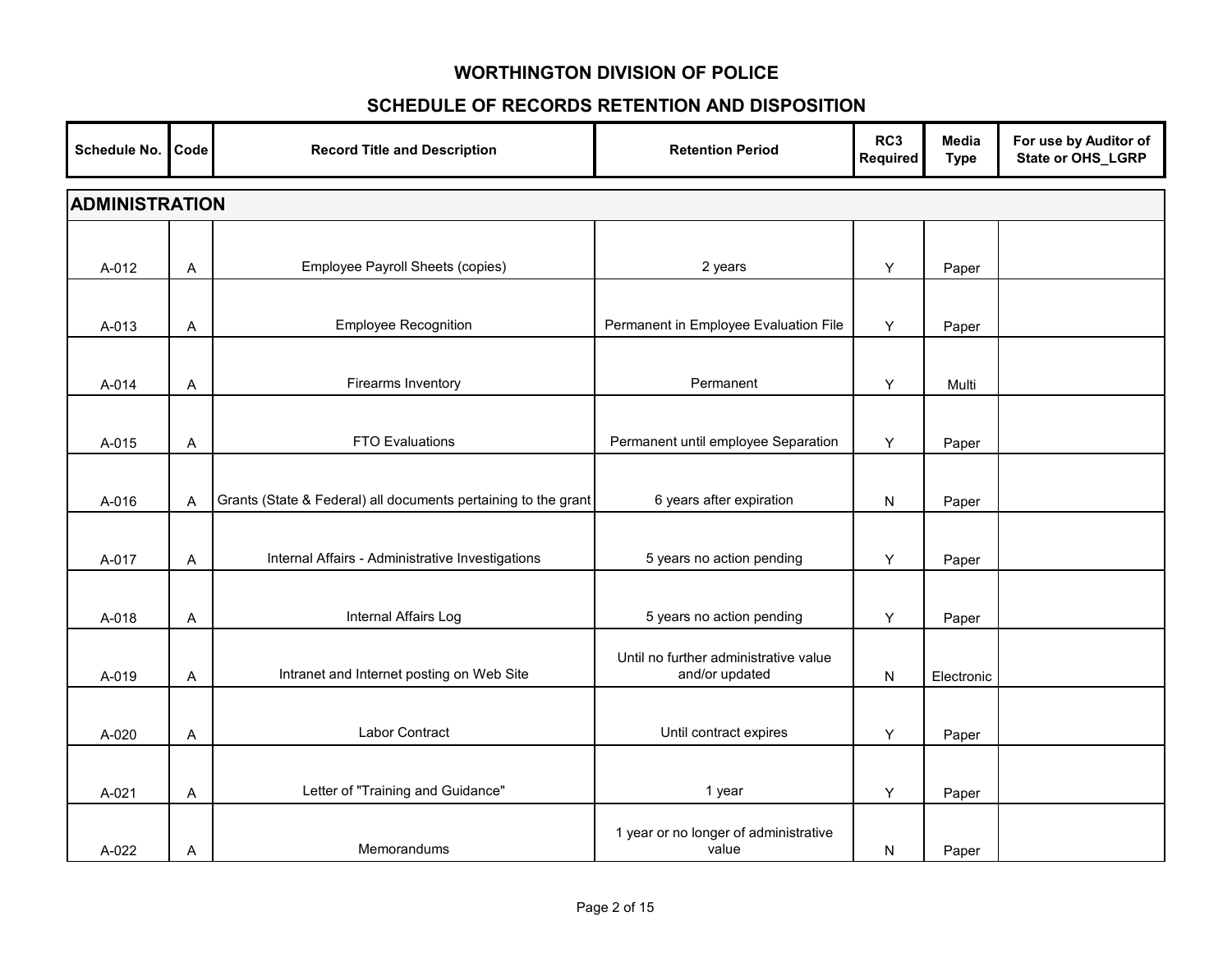| Schedule No. | Code                  | <b>Record Title and Description</b>                                              | <b>Retention Period</b>                                    | RC3<br>Required | Media<br><b>Type</b> | For use by Auditor of<br>State or OHS_LGRP |  |  |  |  |
|--------------|-----------------------|----------------------------------------------------------------------------------|------------------------------------------------------------|-----------------|----------------------|--------------------------------------------|--|--|--|--|
|              | <b>ADMINISTRATION</b> |                                                                                  |                                                            |                 |                      |                                            |  |  |  |  |
| A-023        | A                     | Monthly & Quarterly Report                                                       | 1 year incorporated into Annual Report                     | Y               | Multi                |                                            |  |  |  |  |
| A-024        | Α                     | Mutual Aid Agreement                                                             | Until suspended or revised                                 | N               | Paper                |                                            |  |  |  |  |
| A-025        | Α                     | Ohio Revised Code                                                                | Until rescinded or revised                                 | N               | Paper                |                                            |  |  |  |  |
| A-026        | A                     | Operational Plans for Special Activities; Pre-plan & After<br><b>Action Plan</b> | Until superseded or no legal value                         | N               | Paper                |                                            |  |  |  |  |
| A-027        | Α                     | Pre-employement Background Investigation - NOT HIRED                             | 5 years pending no claims or removed<br>from eligible list | Y               | Paper                |                                            |  |  |  |  |
| A-028        | Α                     | Pre-employement Background Investigation File                                    | 7 years after separation                                   | Y               | Paper                |                                            |  |  |  |  |
| A-030        | Α                     | <b>Pursuit Reports</b>                                                           | 3 years                                                    | Y               | Paper                |                                            |  |  |  |  |
| A-031        | A                     | Quarter Master Report of Basic Issued Equipment                                  | 2 years after separation                                   | Y               | Paper                |                                            |  |  |  |  |
| A-032        | A                     | Reprimands                                                                       | Until removed from file by employee per<br>CBA             | Y               | Paper                |                                            |  |  |  |  |
| A-033        | A                     | <b>Reserve Files</b>                                                             | 2 years after separation                                   | Y               | Paper                |                                            |  |  |  |  |
| A-034        | Α                     | Service Contracts                                                                | 10 years after expiration                                  | N               | Paper                |                                            |  |  |  |  |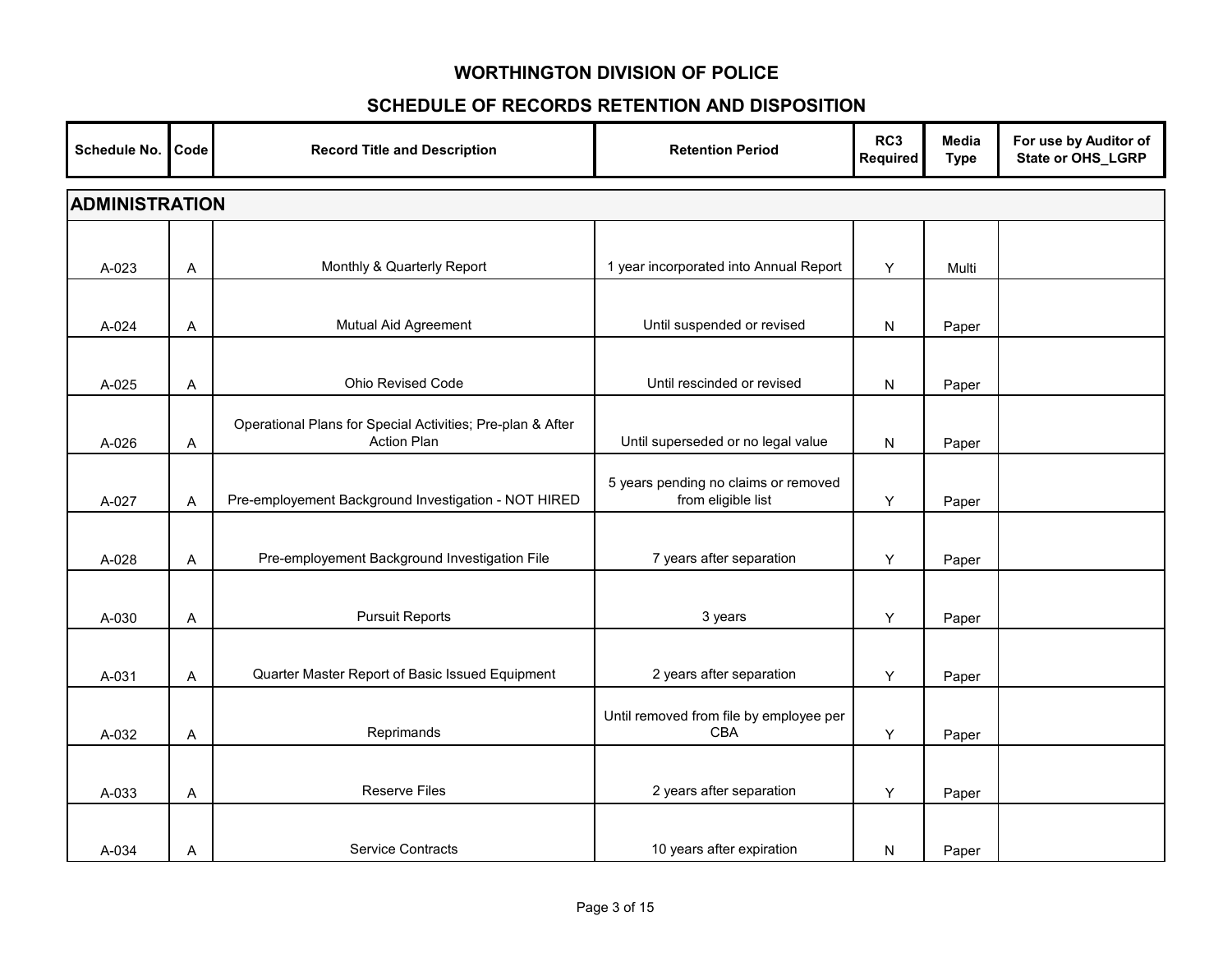| Schedule No.          | Code                  | <b>Record Title and Description</b>                     | <b>Retention Period</b>                                  | RC3<br><b>Required</b> | Media<br><b>Type</b> | For use by Auditor of<br>State or OHS_LGRP |  |  |  |  |
|-----------------------|-----------------------|---------------------------------------------------------|----------------------------------------------------------|------------------------|----------------------|--------------------------------------------|--|--|--|--|
|                       | <b>ADMINISTRATION</b> |                                                         |                                                          |                        |                      |                                            |  |  |  |  |
| A-035                 | Α                     | Special Duty Sign up Sheets / Invoices                  | 3 years or no longer of administrative or<br>legal value | Y                      | Paper                |                                            |  |  |  |  |
| A-036                 | Α                     | Uniform Equipment                                       | 2 years                                                  | N                      | Paper                |                                            |  |  |  |  |
| A-038                 | Α                     | Use of Force Reports                                    | 5 years no action or claims pending                      | Y                      | Paper                |                                            |  |  |  |  |
| A-039                 | Α                     | Work Schedule                                           | 2 years after revision                                   | Υ                      | Paper                |                                            |  |  |  |  |
| A-040                 | A                     | Worthington Codified Ordinance                          | Until rescinded or revised                               | N                      | Paper                |                                            |  |  |  |  |
| <b>COMMUNICATIONS</b> |                       |                                                         |                                                          |                        |                      |                                            |  |  |  |  |
| $C-001$               | $\mathsf C$           | 9-1-1 MSAG Change Forms                                 | Until of no further Administrative Value                 | Y                      | Paper                |                                            |  |  |  |  |
| $C-002$               | $\mathbf C$           | 9-1-1 Printouts ANI and ALI                             | 1 year                                                   | Υ                      | Paper                |                                            |  |  |  |  |
| $C-003$               | $\mathsf C$           | <b>Building Security Camera's</b>                       | 30 days                                                  | N                      | Electronic           |                                            |  |  |  |  |
| $C-004$               | $\mathsf C$           | <b>Business Security Sheets</b>                         | <b>Until Updated</b>                                     | N                      | Paper                |                                            |  |  |  |  |
| $C-005$               | $\mathsf C$           | <b>CCH Log Book</b>                                     | 3 years after LEADS control audit                        | Υ                      | Paper                |                                            |  |  |  |  |
| $C-006$               | $\mathbf C$           | Computer Disc Hard Drive - All Record Management System | Until update, revised or rescinded                       | N                      | Electronic           |                                            |  |  |  |  |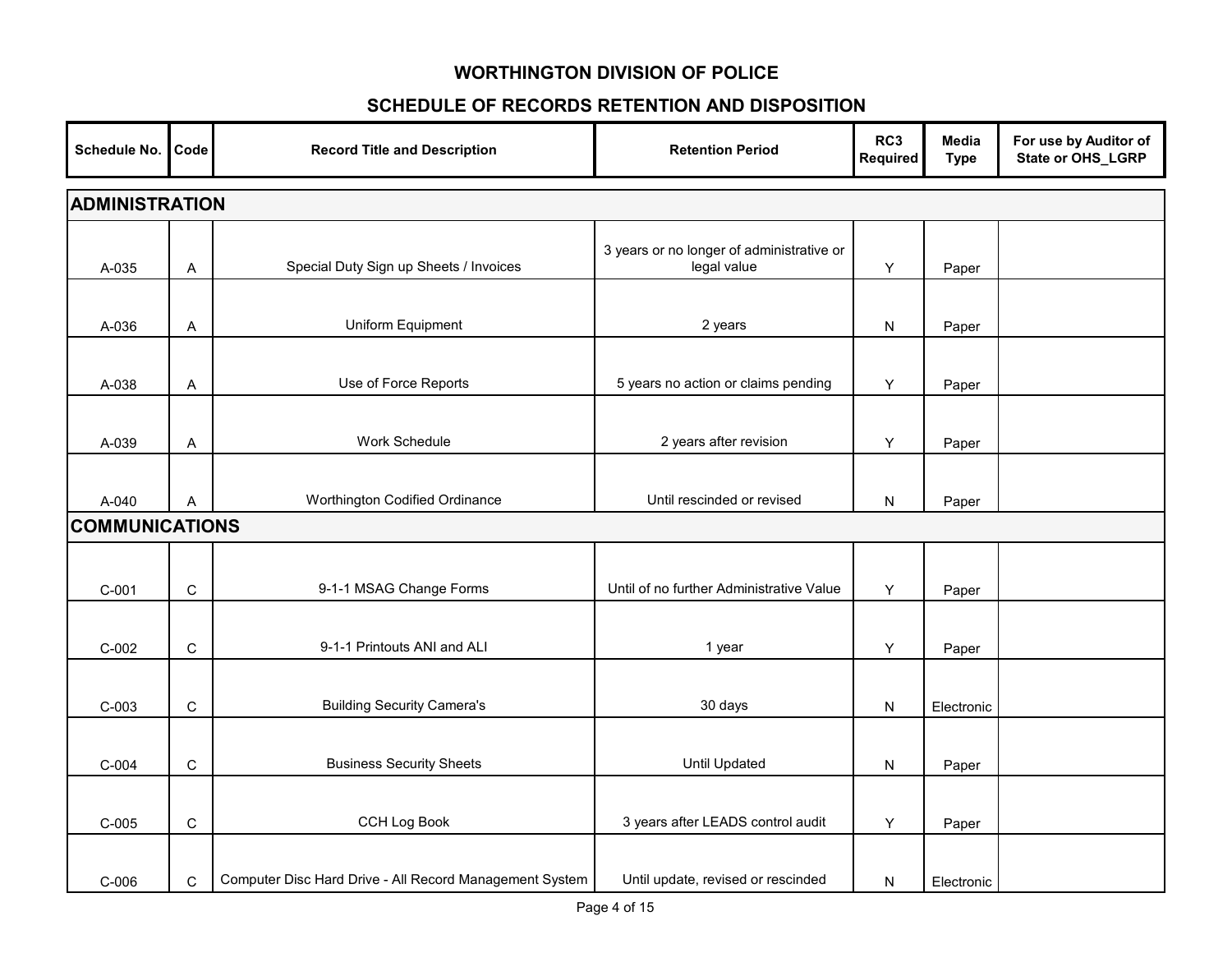| Schedule No.          | Code         | <b>Record Title and Description</b>                                                  | <b>Retention Period</b>                                | RC3<br>Required | Media<br><b>Type</b> | For use by Auditor of<br>State or OHS_LGRP |  |  |  |
|-----------------------|--------------|--------------------------------------------------------------------------------------|--------------------------------------------------------|-----------------|----------------------|--------------------------------------------|--|--|--|
| <b>COMMUNICATIONS</b> |              |                                                                                      |                                                        |                 |                      |                                            |  |  |  |
| C-007                 | $\mathsf C$  | Computer Disc Hard Drive CA Radio-MRS-RMS                                            | Until update, revised or rescinded                     | ${\sf N}$       | Electronic           |                                            |  |  |  |
| $C-008$               | $\mathbf C$  | FCC Radio License                                                                    | Until expired or superseded                            | ${\sf N}$       | Paper                |                                            |  |  |  |
| $C-009$               | ${\bf C}$    | <b>LEADS Activity Summaries</b>                                                      | 2 years                                                | Y               | Paper                |                                            |  |  |  |
| $C-010$               | $\mathsf C$  | <b>LEADS Audit Report</b>                                                            | 3 years                                                | Y               | Paper                |                                            |  |  |  |
| $C-011$               | $\mathbf C$  | <b>LEADS Newsletter</b>                                                              | 1 year                                                 | N               | Paper                |                                            |  |  |  |
| $C-012$               | $\mathbf C$  | <b>LEADS Printouts</b>                                                               | Until no longer of an Administrative or<br>Legal Value | N               | Paper                |                                            |  |  |  |
| $C-013$               | $\mathsf{C}$ | LEADS Stolen Vehicle, Missing Persons, Stolen Articles,<br>Wanted persons & Warrants | 2 years after Cancellation                             | N               | Paper                |                                            |  |  |  |
| $C-014$               | $\mathsf{C}$ | <b>LEADS Validations</b>                                                             | 1 year after audit                                     | Y               | Paper                |                                            |  |  |  |
| $C-015$               | $\mathbf C$  | <b>LEADS WW Entries &amp; Cancellations</b>                                          | 2 years after Cancellation                             | ${\sf N}$       | Paper                |                                            |  |  |  |
| $C-016$               | C            | LEADS/NCIC Teletypes Messages                                                        | Until no longer of administrative value                | N               | Paper                |                                            |  |  |  |
| C-017                 | $\mathsf{C}$ | Radio Room Telephone Calls                                                           | 30 days                                                | N               | Electronic           |                                            |  |  |  |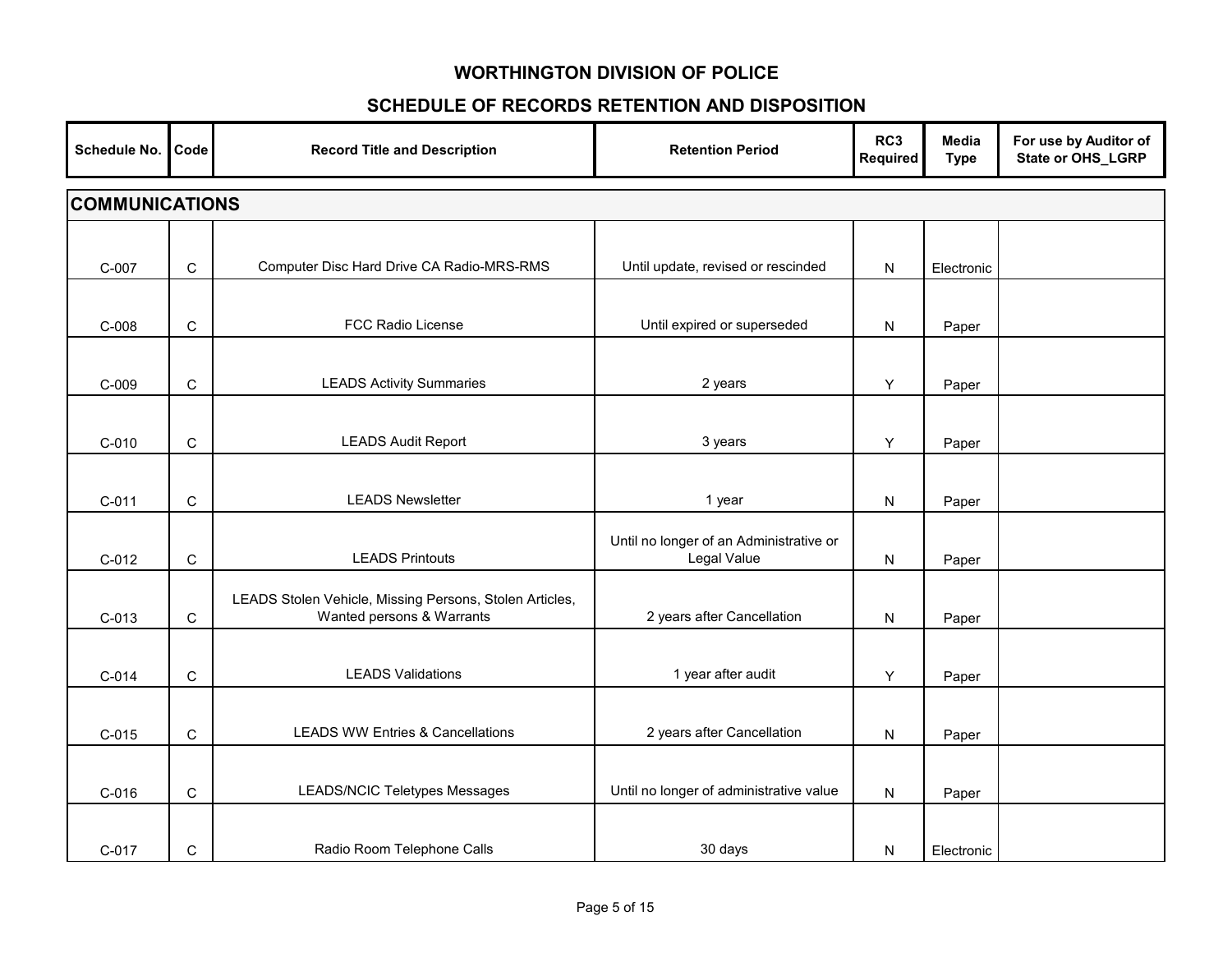| Schedule No.               | Code                  | <b>Record Title and Description</b>                                                                                                                          | <b>Retention Period</b>                                           | RC3<br>Required | <b>Media</b><br><b>Type</b> | For use by Auditor of<br>State or OHS_LGRP |  |  |  |
|----------------------------|-----------------------|--------------------------------------------------------------------------------------------------------------------------------------------------------------|-------------------------------------------------------------------|-----------------|-----------------------------|--------------------------------------------|--|--|--|
|                            | <b>COMMUNICATIONS</b> |                                                                                                                                                              |                                                                   |                 |                             |                                            |  |  |  |
| $C-018$                    | C                     | Radio Room Transmissions                                                                                                                                     | 30 days                                                           | N               | Electronic                  |                                            |  |  |  |
| $C-019$                    | $\mathbf C$           | Run Cards                                                                                                                                                    | Until superseded or rescinded                                     | N               | Paper                       |                                            |  |  |  |
| $C-020$                    | C                     | Video (Processing / Booking)                                                                                                                                 | 30 days                                                           | N               | Electronic                  |                                            |  |  |  |
| <b>EVIDENCE / PROPERTY</b> |                       |                                                                                                                                                              |                                                                   |                 |                             |                                            |  |  |  |
| $E-001$                    | E                     | <b>Auction Files</b>                                                                                                                                         | 2 years after disposal                                            | Y               | Multi                       |                                            |  |  |  |
| $E - 002$                  | E                     | DNA Evidence in regards to all Aggravated Vehicular<br>Manslaughter, Rape, Sexual Battery or Underage Gross<br>Sexual Imposition - pled GUILTY or NO CONTEST | 5 years after the plea and any appeals in<br>accordance with SB77 | Y               | Paper                       |                                            |  |  |  |
| E-003                      | Е                     | DNA Evidence in regards to all Aggravated Vehicular<br>Manslaughter, Rape, Sexual Battery or Underage Gross<br>Sexual Imposition - SOLVED -pled NOT GUILTY   | 30 years in accordance with SB77                                  | Y               | Paper                       |                                            |  |  |  |
| $E - 004$                  | E                     | DNA Evidence in regards to all Aggravated Vehicular<br>Manslaughter, Rape, Sexual Battery or Underage Gross<br>Sexual Imposition - UNSOLVED                  | 30 years in accordance with SB77                                  | Y               | Paper                       |                                            |  |  |  |
| $E-005$                    | E                     | DNA Evidence in regards to all murders & involuntary<br>manslaughter - SOLVED - offender pled GUILTY or NO<br><b>CONTEST</b>                                 | 5 years after the plea and any appeals in<br>accordance with SB77 | Y               | Paper                       |                                            |  |  |  |
| E-006                      | Е                     | DNA Evidence in regards to all murders & involuntary<br>manslaughter - Solved - offender pled NOT GUILTY                                                     | 30 years in accordance with SB77                                  | Y               | Paper                       |                                            |  |  |  |
| E-007                      | Е                     | DNA Evidence in regards to all Murders & Involuntary<br>Manslaughter - UNSOLVED                                                                              | Permanent in accordance with SB77                                 | Y               | Paper                       |                                            |  |  |  |
| E-008                      | E                     | Franklin County Muni Court motion for disposal of Property                                                                                                   | 3 years                                                           | Y               | Paper                       |                                            |  |  |  |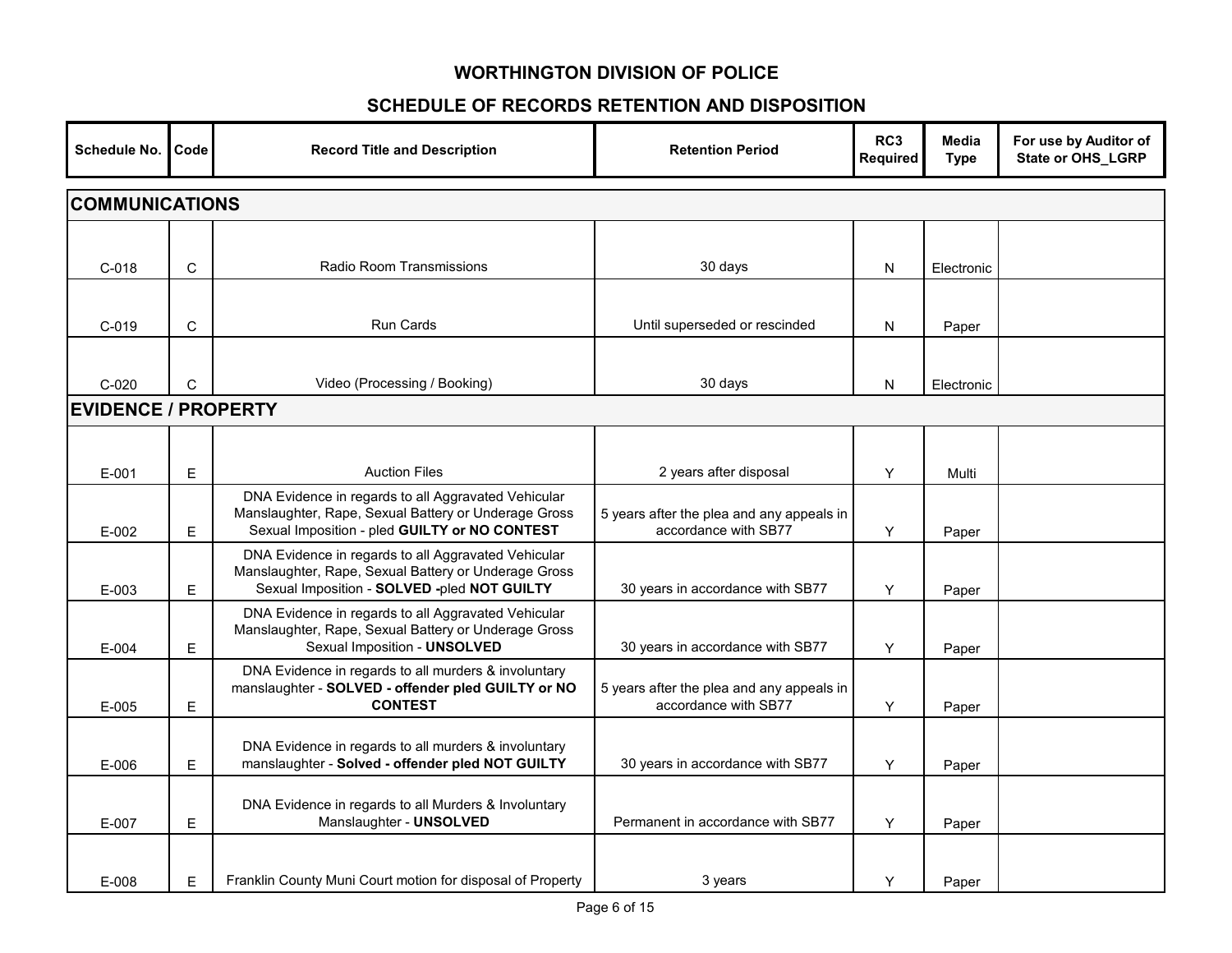| Schedule No.         | Code                       | <b>Record Title and Description</b>                                                                                                          | <b>Retention Period</b>                             | RC <sub>3</sub><br><b>Required</b> | Media<br><b>Type</b> | For use by Auditor of<br>State or OHS_LGRP |  |  |  |  |
|----------------------|----------------------------|----------------------------------------------------------------------------------------------------------------------------------------------|-----------------------------------------------------|------------------------------------|----------------------|--------------------------------------------|--|--|--|--|
|                      | <b>EVIDENCE / PROPERTY</b> |                                                                                                                                              |                                                     |                                    |                      |                                            |  |  |  |  |
| E-009                | $\mathsf E$                | Property Records - Abandoned, Recovered, Disposed items                                                                                      | 2 years after disposal of property                  | Y                                  | Multi                |                                            |  |  |  |  |
| $E - 010$            | E                          | Property Room Log                                                                                                                            | 2 years or no legal value                           | Y                                  | Paper                |                                            |  |  |  |  |
| <b>MISCELLANEOUS</b> |                            |                                                                                                                                              |                                                     |                                    |                      |                                            |  |  |  |  |
| M-001                | M                          | Archives Scrapbook                                                                                                                           | Appraisal for historical value                      | ${\sf N}$                          | Paper                |                                            |  |  |  |  |
| M-002                | M                          | Bicycle Cards - Stolen / Recovered                                                                                                           | 6 years                                             | Y                                  | Multi                |                                            |  |  |  |  |
| M-003                | M                          | <b>Blank Forms</b>                                                                                                                           | Until revised, obsolete, or superceded              | N                                  | Paper                |                                            |  |  |  |  |
| M-004                | M                          | Cash Waivers                                                                                                                                 | 1 year                                              | Y                                  | Paper                |                                            |  |  |  |  |
| M-005                | M                          | Communication Records - Telephone Messages, Voicemail, E-<br>mail                                                                            | Until no longer of administrative or legal<br>value | N                                  | Multi                |                                            |  |  |  |  |
| M-006                | M                          | Communications - Interoffice notes                                                                                                           | Until no longer of administrative or legal<br>value | N                                  | Paper                |                                            |  |  |  |  |
| M-007                | M                          | Correspondence - Executive (Deals with aspects of the<br>administration of the office - Policies, programs, fiscal and<br>personnel matters) | 3 years and no longer of an<br>administrative value | Y                                  | Multi                |                                            |  |  |  |  |
| M-008                | M                          | Correspondence - Incoming/Outgoing Interoffice                                                                                               | Until no administrative value                       | N                                  | Multi                |                                            |  |  |  |  |
| M-009                | м                          | <b>Digital Memory Cards</b>                                                                                                                  | Until downloaded to computer, erase, and<br>reuse   | N                                  | Electronic           |                                            |  |  |  |  |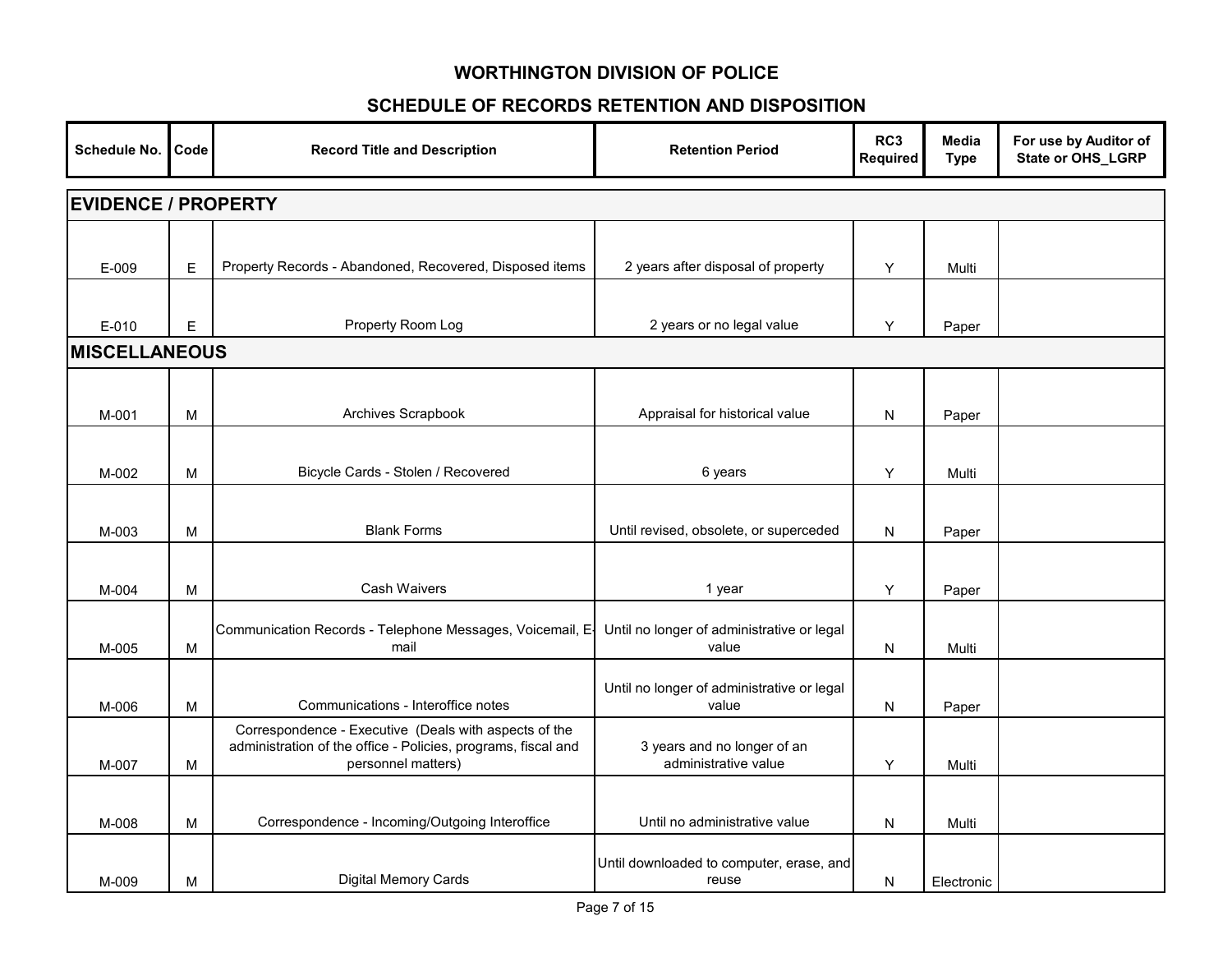| Schedule No. | Code                 | <b>Record Title and Description</b>                              | <b>Retention Period</b>                                                     | RC3<br>Required | Media<br><b>Type</b> | For use by Auditor of<br>State or OHS_LGRP |  |  |  |  |
|--------------|----------------------|------------------------------------------------------------------|-----------------------------------------------------------------------------|-----------------|----------------------|--------------------------------------------|--|--|--|--|
|              | <b>MISCELLANEOUS</b> |                                                                  |                                                                             |                 |                      |                                            |  |  |  |  |
| M-010        | M                    | Equipment Operating & Maintenance Manuals                        | Until machine or equipment sold,<br>scrapped or no longer owned by the City | N               | Multi                |                                            |  |  |  |  |
| M-011        | M                    | <b>Equipment Repair Request</b>                                  | 1 year                                                                      | N               | Paper                |                                            |  |  |  |  |
| M-012        | M                    | Incompetent Driver Affidavit                                     | 1 year                                                                      | Y               | Paper                |                                            |  |  |  |  |
| M-013        | M                    | Key Box Sign-out Log                                             | Until no longer of administrative value                                     | N               | Paper                |                                            |  |  |  |  |
| M-014        | M                    | <b>Liquor Permits</b>                                            | Until expired or superseded                                                 | N               | Paper                |                                            |  |  |  |  |
| M-015        | M                    | Monthly / Daily Planners & Calendars                             | 1 year                                                                      | N               | Paper                |                                            |  |  |  |  |
| M-016        | M                    | <b>News Releases</b>                                             | 2 years and no longer of administrative or<br>legal value                   | Y               | Paper                |                                            |  |  |  |  |
| M-017        | M                    | Publications, Reference Materials, and Professional<br>Magazines | Until no longer of administrative or legal<br>value                         | N               | Paper                |                                            |  |  |  |  |
| M-018        | M                    | <b>Receipt Books</b>                                             | 2 years provided audit                                                      | Y               | Paper                |                                            |  |  |  |  |
| M-019        | M                    | <b>Resource Directories</b>                                      | Until revised or discontinued                                               | N               | Paper                |                                            |  |  |  |  |
| M-020        | M                    | Ride Along Release & Acknowledgement                             | 1 year                                                                      | N               | Paper                |                                            |  |  |  |  |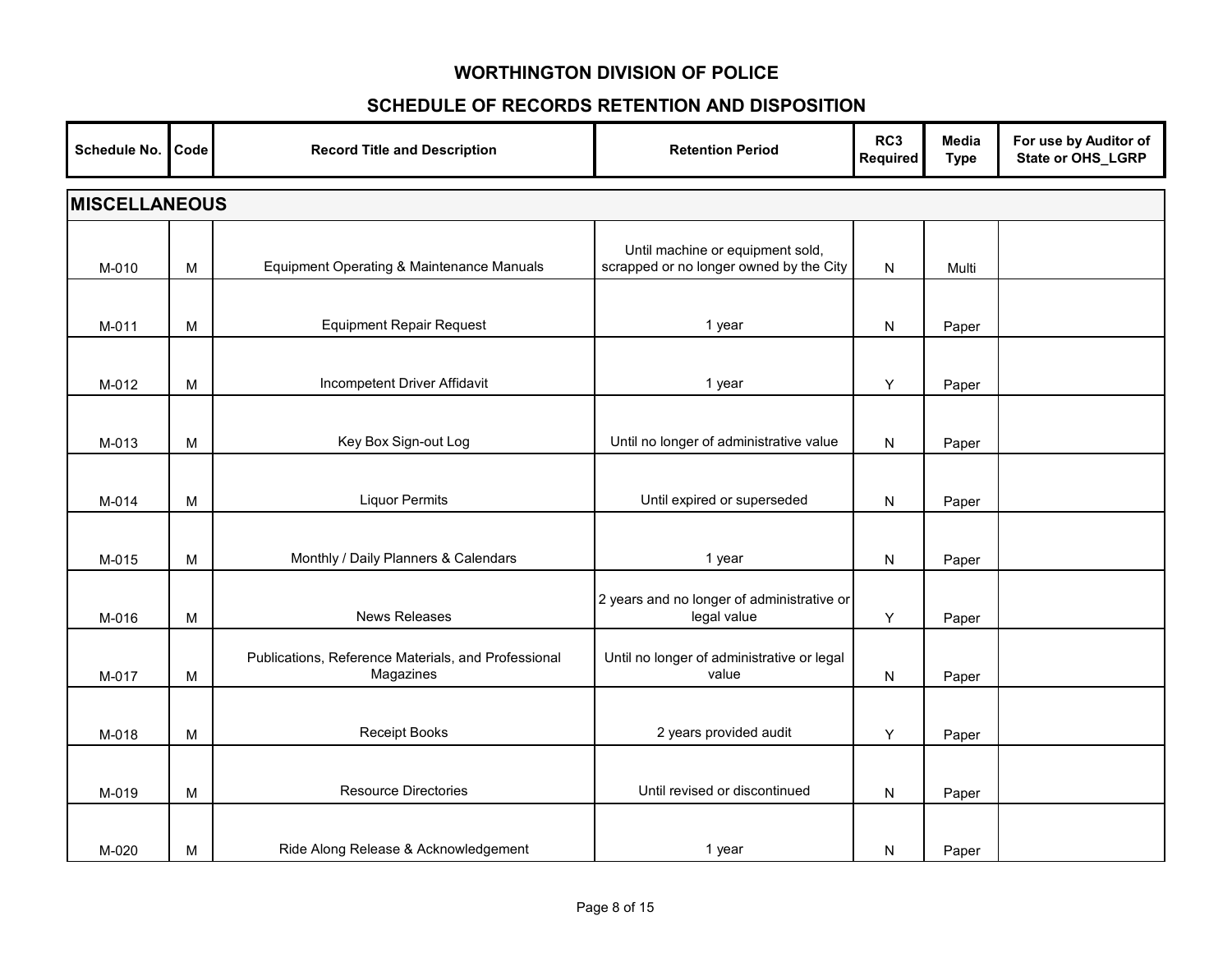| <b>Schedule No.</b> | Code                 | <b>Record Title and Description</b>                                               | <b>Retention Period</b>                                      | RC3<br>Required | Media<br><b>Type</b> | For use by Auditor of<br>State or OHS_LGRP |  |  |  |
|---------------------|----------------------|-----------------------------------------------------------------------------------|--------------------------------------------------------------|-----------------|----------------------|--------------------------------------------|--|--|--|
|                     | <b>MISCELLANEOUS</b> |                                                                                   |                                                              |                 |                      |                                            |  |  |  |
| $M-021$             | M                    | <b>Temporary Protection Orders</b>                                                | Until cancelled or suspended                                 | N               | Paper                |                                            |  |  |  |
| M-022               | M                    | Unsolicited correspondence                                                        | Until no longer of administrative or legal<br>value          | N               | Paper                |                                            |  |  |  |
| M-023               | M                    | Vacation House Checks                                                             | Until expired or superseded                                  | Y               | Paper                |                                            |  |  |  |
| M-024               | М                    | Visitor Sign-In Sheet                                                             | 6 months                                                     | N               | Paper                |                                            |  |  |  |
| M-025               | M                    | WPD Copy of Mayor's Court Docket                                                  | 1 year                                                       | N               | Paper                |                                            |  |  |  |
| <b>PATROL</b>       |                      |                                                                                   |                                                              |                 |                      |                                            |  |  |  |
| P-001               | P                    | All Working Draft Reports                                                         | Until incorporated into further draft / final<br>form        | N               | Multi                |                                            |  |  |  |
| P-002               | P                    | Audio / Video Recording (Patrol Cars) - DVD                                       | 2 years                                                      | N               | Electronic           |                                            |  |  |  |
| P-003               | P                    | Audio / Video Recording (Patrol Cars) - Server - No Citation,<br>Citation, Search | 90 days then system will automatically<br>override           | N               | Electronic           |                                            |  |  |  |
| P-004               |                      | Audio / Video Recording (Patrol Cars) - Server - Arrest, OVI                      | 180 days then system will automatically<br>override          | N               | Electronic           |                                            |  |  |  |
| P-005               | P                    | Automobile License Suspension Records (BMV Form 2255)                             | 3 years and no longer of an<br>administrative or legal value | N               | Paper                |                                            |  |  |  |
| P-006               | P                    | <b>BAC Alcohol Test Result Forms</b>                                              | 3 years                                                      | Y               | Paper                |                                            |  |  |  |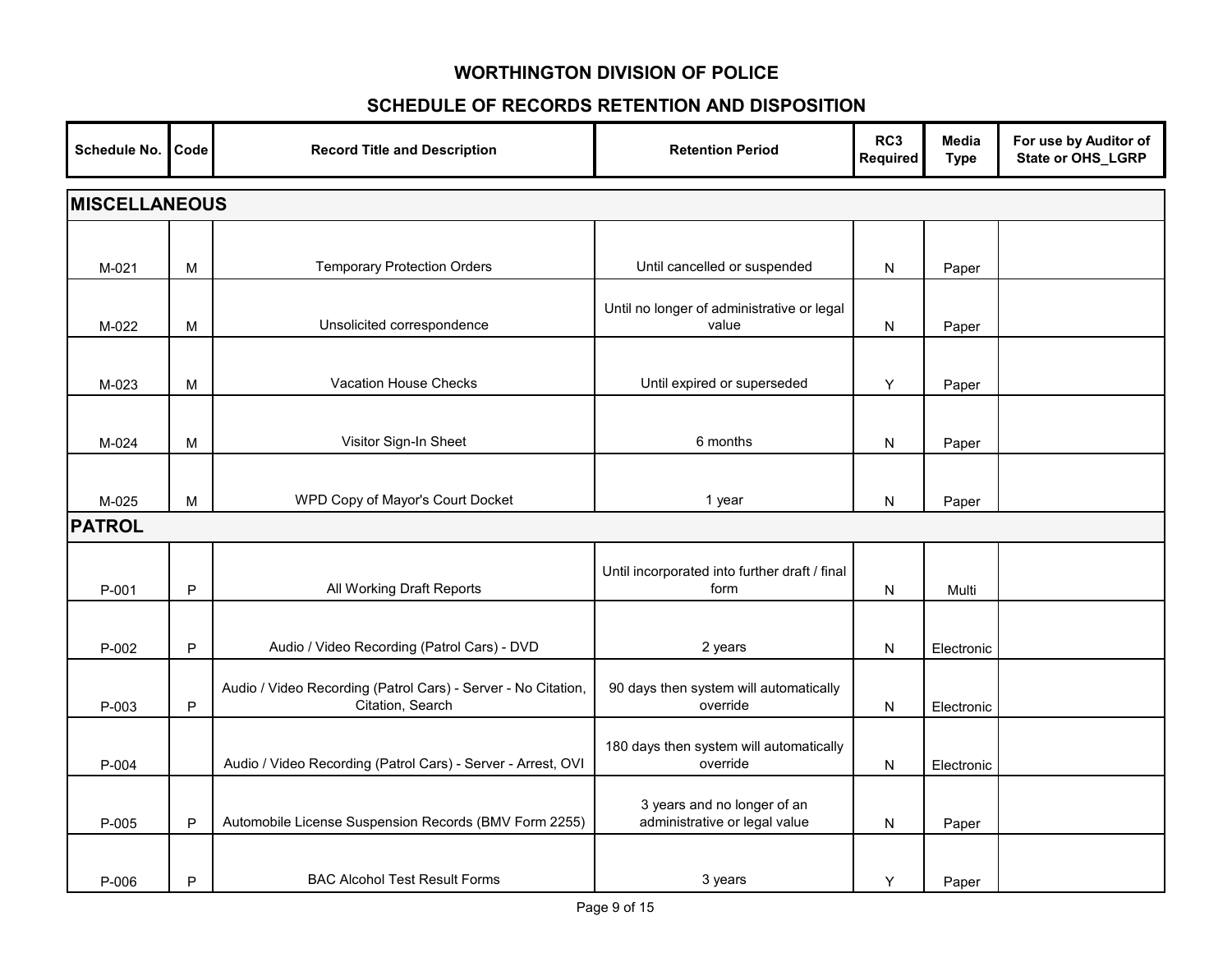| Schedule No.  | Code         | <b>Record Title and Description</b>          | <b>Retention Period</b>                 | RC3<br>Required | <b>Media</b><br><b>Type</b> | For use by Auditor of<br>State or OHS_LGRP |  |  |  |  |
|---------------|--------------|----------------------------------------------|-----------------------------------------|-----------------|-----------------------------|--------------------------------------------|--|--|--|--|
| <b>PATROL</b> |              |                                              |                                         |                 |                             |                                            |  |  |  |  |
| P-007         | $\mathsf{P}$ | <b>BAC Calibration/RFI</b>                   | 3 years                                 | Υ               | Paper                       |                                            |  |  |  |  |
| P-008         | $\mathsf{P}$ | <b>BAC Datamaster permits</b>                | Until renewed                           | N               | Paper                       |                                            |  |  |  |  |
| P-009         | $\mathsf P$  | <b>BAC Maintenance Records</b>               | 3 years                                 | Y               | Paper                       |                                            |  |  |  |  |
| P-010         | $\mathsf P$  | <b>BAC Report</b>                            | 3 years                                 | Y               | Paper                       |                                            |  |  |  |  |
| P-011         | P            | <b>Bicycle Patrol Report</b>                 | Until incorporated into Annual Report   | N               | Paper                       |                                            |  |  |  |  |
| P-012         | $\mathsf{P}$ | FCMC & Mayors Court Recall Notices           | 1 year                                  | N               | Paper                       |                                            |  |  |  |  |
| P-013         | P            | Firearms discharge, Non-Use of Force         | 4 years no claims pending               | Υ               | Paper                       |                                            |  |  |  |  |
| P-014         | P            | Impound Records - Vehicles & Immobilizations | 2 years after disposition               | Y               | Paper                       |                                            |  |  |  |  |
| P-015         | $\mathsf{P}$ | Junk Vehicle Records - 3701 Affidavit        | 2 years after disposition               | Y               | Paper                       |                                            |  |  |  |  |
| P-016         | $\mathsf{P}$ | <b>Officer Traffic Citation Ledgers</b>      | 2 years provided audit                  | Y               | Paper                       |                                            |  |  |  |  |
| P-017         | P            | <b>Officers Arrest Summary Log</b>           | Until no longer of administrative value | N               | Electronic                  |                                            |  |  |  |  |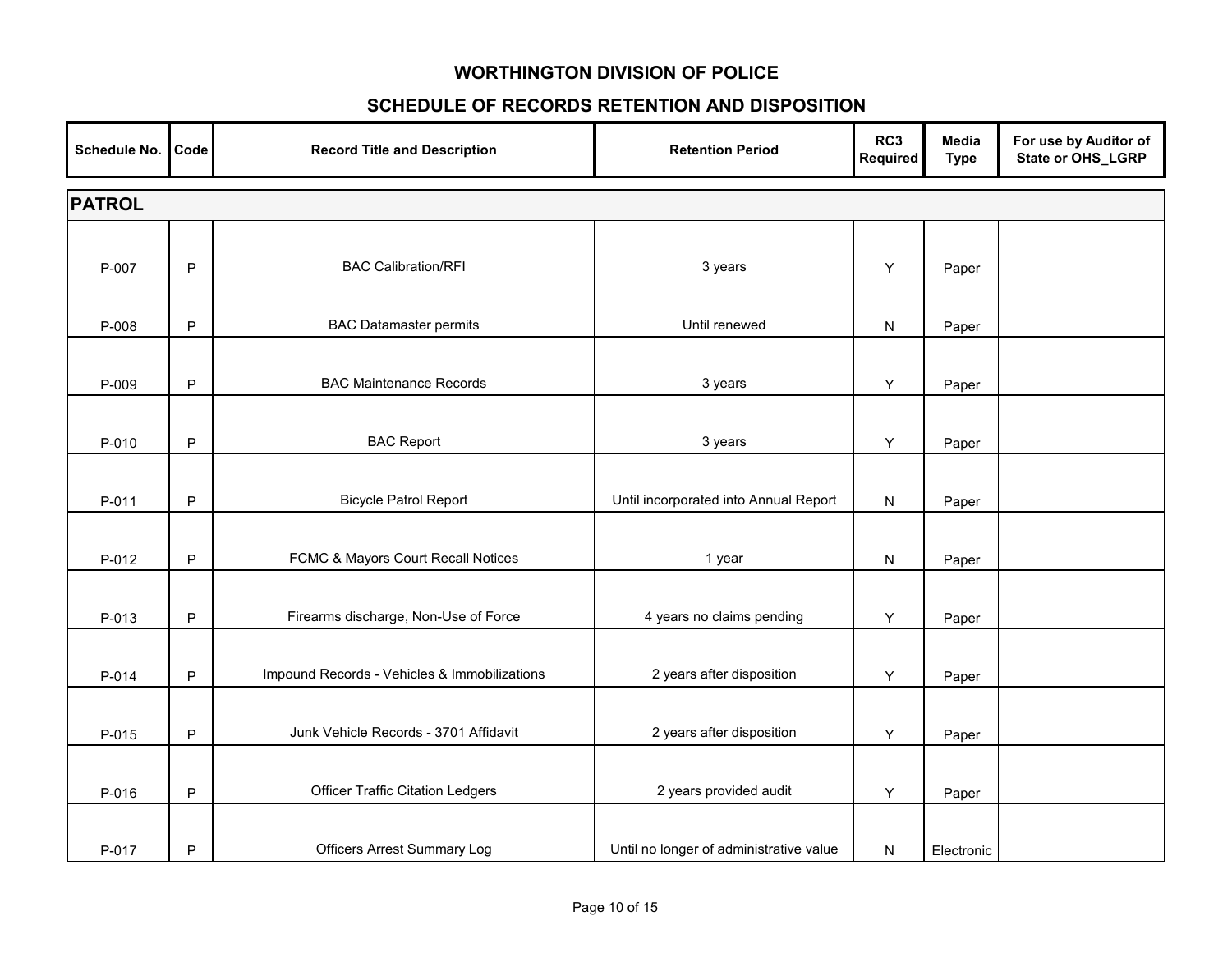| Schedule No.  | Code         | <b>Record Title and Description</b>  | <b>Retention Period</b>                             | RC3<br>Required | Media<br><b>Type</b> | For use by Auditor of<br>State or OHS_LGRP |  |  |  |
|---------------|--------------|--------------------------------------|-----------------------------------------------------|-----------------|----------------------|--------------------------------------------|--|--|--|
| <b>PATROL</b> |              |                                      |                                                     |                 |                      |                                            |  |  |  |
| P-018         | $\mathsf{P}$ | <b>Officers Daily Report</b>         | 1 year                                              | Υ               | Multi                |                                            |  |  |  |
| P-019         | $\mathsf{P}$ | Prisoner Log                         | 2 years                                             | ${\sf N}$       | Electronic           |                                            |  |  |  |
| $P-020$       | $\mathsf P$  | Public Assistance forms              | 2 years                                             | Y               | Paper                |                                            |  |  |  |
| $P-021$       | $\mathsf{P}$ | Seizure / Forfeiture Reports         | 6 years after court disposition                     | N               | Paper                |                                            |  |  |  |
| P-022         | P            | Selective Traffic Enforcement Report | 1 year                                              | Y               | Paper                |                                            |  |  |  |
| P-023         | $\mathsf{P}$ | <b>Sergeant Shift Sheets</b>         | 1 year pending no action                            | Y               | Paper                |                                            |  |  |  |
| P-024         | P            | Shift Bid Process Form               | 2 years                                             | Υ               | Paper                |                                            |  |  |  |
| P-025         | $\mathsf{P}$ | Subpoenas / Summons                  | Until Discharge                                     | N               | Paper                |                                            |  |  |  |
| P-026         | $\mathsf{P}$ | <b>Suspect Informational Reports</b> | Until no longer of legal or administrative<br>value | N               | Paper                |                                            |  |  |  |
| P-027         | $\mathsf{P}$ | <b>Traffic Surveys</b>               | Until of no further Administrative Value            | Υ               | Paper                |                                            |  |  |  |
| P-028         | P            | Uniform Crime Reports (U.C.R.)       | 1 year                                              | Υ               | Paper                |                                            |  |  |  |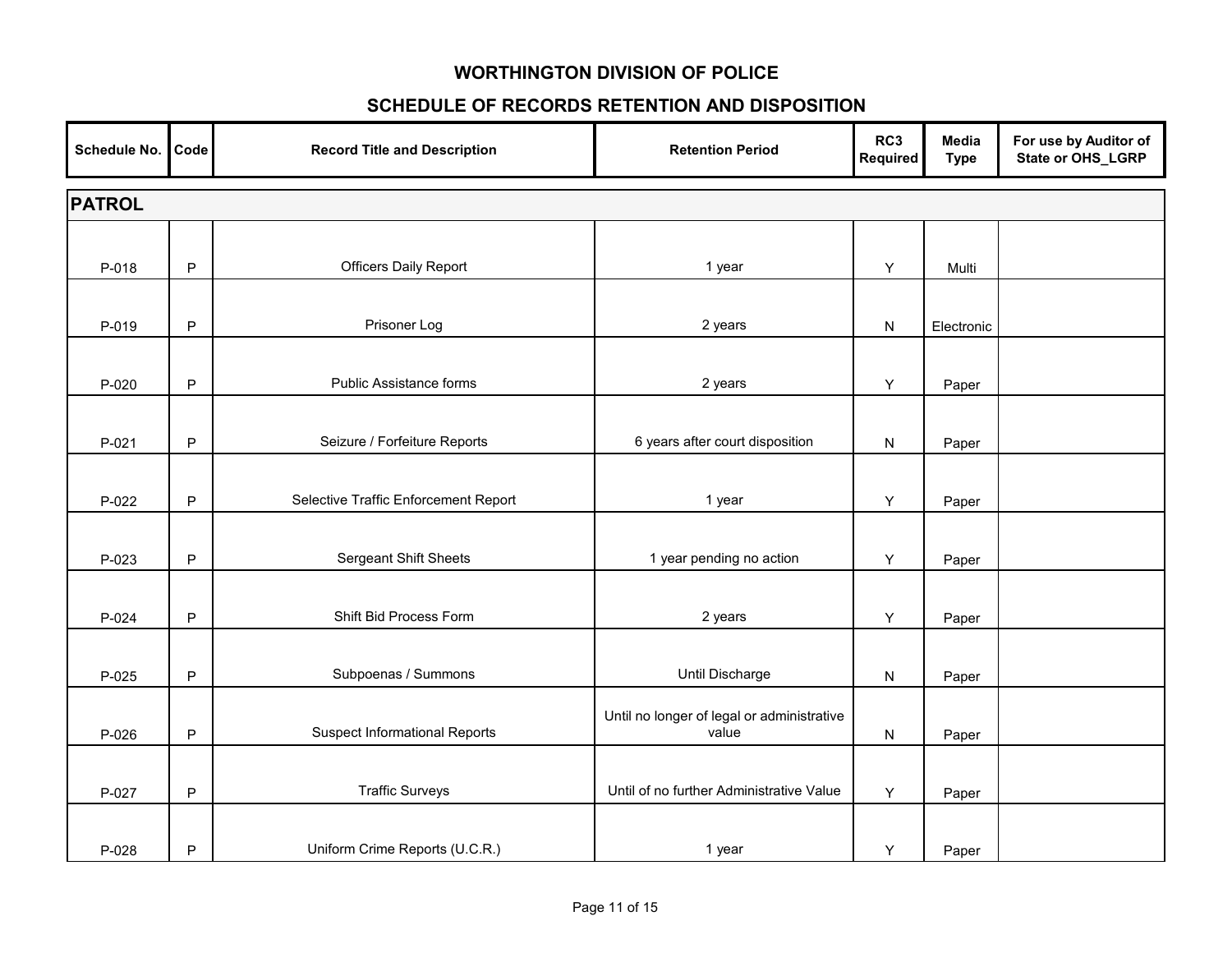| Schedule No.   | Code         | <b>Record Title and Description</b>                                                                                                                              | <b>Retention Period</b>                                     | RC3<br><b>Required</b> | Media<br><b>Type</b> | For use by Auditor of<br>State or OHS_LGRP |  |  |  |
|----------------|--------------|------------------------------------------------------------------------------------------------------------------------------------------------------------------|-------------------------------------------------------------|------------------------|----------------------|--------------------------------------------|--|--|--|
| <b>PATROL</b>  |              |                                                                                                                                                                  |                                                             |                        |                      |                                            |  |  |  |
| P-029          | P            | <b>Voided Citations</b>                                                                                                                                          | 2 years provided audit                                      | Y                      | Paper                |                                            |  |  |  |
| P-030          | P            | Warrant T.O.I. List                                                                                                                                              | Until no longer of legal value                              | N                      | Multi                |                                            |  |  |  |
| <b>RECORDS</b> |              |                                                                                                                                                                  |                                                             |                        |                      |                                            |  |  |  |
| R-001          | $\mathsf R$  | Accident Traffic Crash Report                                                                                                                                    | 3 years                                                     | Y                      | Multi                |                                            |  |  |  |
| R-002          | $\mathsf{R}$ | Accident Traffic Crash Report - Personnel                                                                                                                        | 5 years no pending action or claims<br>pending              | Y                      | Multi                |                                            |  |  |  |
| R-003          | $\mathsf{R}$ | Arrest Records - Felony                                                                                                                                          | 25 years after last event                                   | Y                      | Paper                |                                            |  |  |  |
| R-004          | R            | Arrest Records - Juvenile                                                                                                                                        | Until Age 18 ** fingerprints to be returned<br>to the Court | Y                      | Paper                |                                            |  |  |  |
| R-005          | R            | Arrest Records - Misdemeanor                                                                                                                                     | 15 years after last event                                   | Y                      | Paper                |                                            |  |  |  |
| R-006          | $\mathsf{R}$ | <b>Arrest Records - Traffic Citations</b>                                                                                                                        | 6 years after last event                                    | Y                      | Paper                |                                            |  |  |  |
| R-007          | $\mathsf R$  | <b>BCI Administrative Domestic Violence Report</b>                                                                                                               | 2 years                                                     | Y                      | Multi                |                                            |  |  |  |
| R-008          | $\mathsf R$  | Criminal Investigations - All other Felonies                                                                                                                     | 15 years no action pending                                  | Υ                      | Multi                |                                            |  |  |  |
| R-009          | R            | Criminal Investigations - FELONY - Aggravated Vehicular<br>Manslaughter, Rape, Sexual Battery or Underage Gross<br>Sexual Imposition - pled GUILTY or NO CONTEST | 15 years no action pending                                  | Y                      | Multi                |                                            |  |  |  |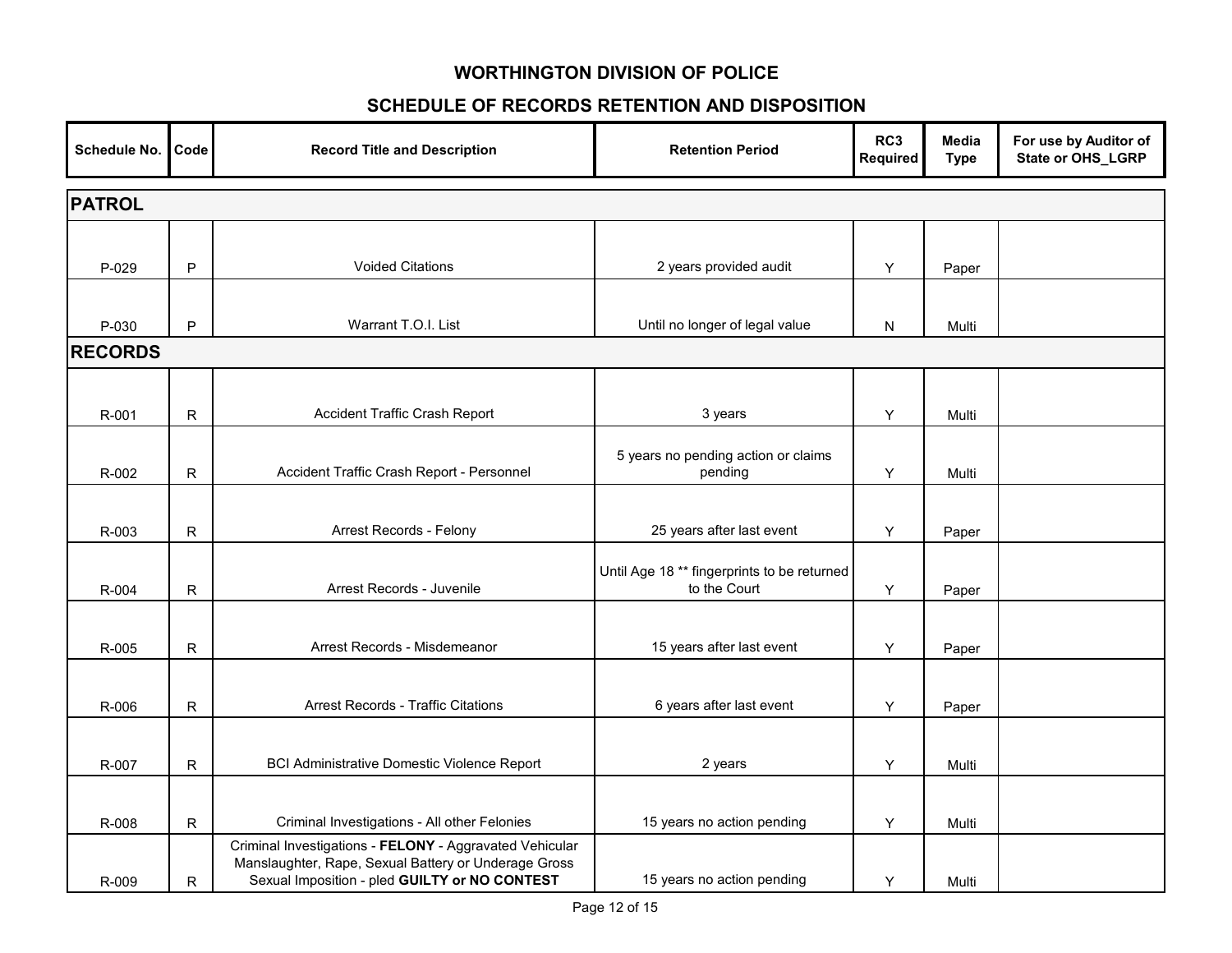| Schedule No.   | Code         | <b>Record Title and Description</b>                                                                                                                            | <b>Retention Period</b>                                                                                   | RC3<br>Required | <b>Media</b><br><b>Type</b> | For use by Auditor of<br>State or OHS_LGRP |  |
|----------------|--------------|----------------------------------------------------------------------------------------------------------------------------------------------------------------|-----------------------------------------------------------------------------------------------------------|-----------------|-----------------------------|--------------------------------------------|--|
| <b>RECORDS</b> |              |                                                                                                                                                                |                                                                                                           |                 |                             |                                            |  |
| R-010          | $\mathsf{R}$ | Criminal Investigations - FELONY - Aggravated Vehicular<br>Manslaughter, Rape, Sexual Battery or Underage Gross<br>Sexual Imposition - SOLVED -pled NOT GUILTY | 30 years in accordance with SB77                                                                          | Y               | Multi                       |                                            |  |
| R-011          | R            | Criminal Investigations - FELONY - Aggravated Vehicular<br>Manslaughter, Rape, Sexual Battery or Underage Gross<br>Sexual Imposition - UNSOLVED                | 30 years in accordance with SB77                                                                          | Y               | Multi                       |                                            |  |
| R-012          | $\mathsf R$  | Criminal Investigations - Misdemeanor                                                                                                                          | 4 years no action pending                                                                                 | Υ               | Multi                       |                                            |  |
| R-013          | $\mathsf{R}$ | Criminal Investigations - Misdemeanor - Offenders Convicted                                                                                                    | 4 years no action pending                                                                                 | Y               | Multi                       |                                            |  |
| R-014          | R            | Case Files - Expungement Orders / Records Seal Orders                                                                                                          | Delete all personal identifiers for suspect<br>and seal in envelope or destroy as<br>ordered by the court | N               | Paper                       |                                            |  |
| R-015          | $\mathsf{R}$ | Field Investigations                                                                                                                                           | 2 years                                                                                                   | Y               | Multi                       |                                            |  |
| R-016          | $\mathsf{R}$ | Homicide Investigations                                                                                                                                        | Permanent                                                                                                 | Y               | Multi                       |                                            |  |
| R-017          | $\mathsf{R}$ | Incident Reports - Non Criminal                                                                                                                                | 2 years no action pending                                                                                 | Y               | Multi                       |                                            |  |
| R-018          | $\mathsf{R}$ | Juvenile ID Packet                                                                                                                                             | Until Age 18 ** fingerprints to be returned<br>to the Court                                               | Y               | Paper                       |                                            |  |
| R-019          | R            | Master Criminal Identification file, Fingerprints / Photo /<br>Personal History                                                                                | 25 years pending no legal value                                                                           | Y               | Paper                       |                                            |  |
| R-020          | R            | Master Name Criminal Index Files                                                                                                                               | Permanent                                                                                                 | Y               | Paper                       |                                            |  |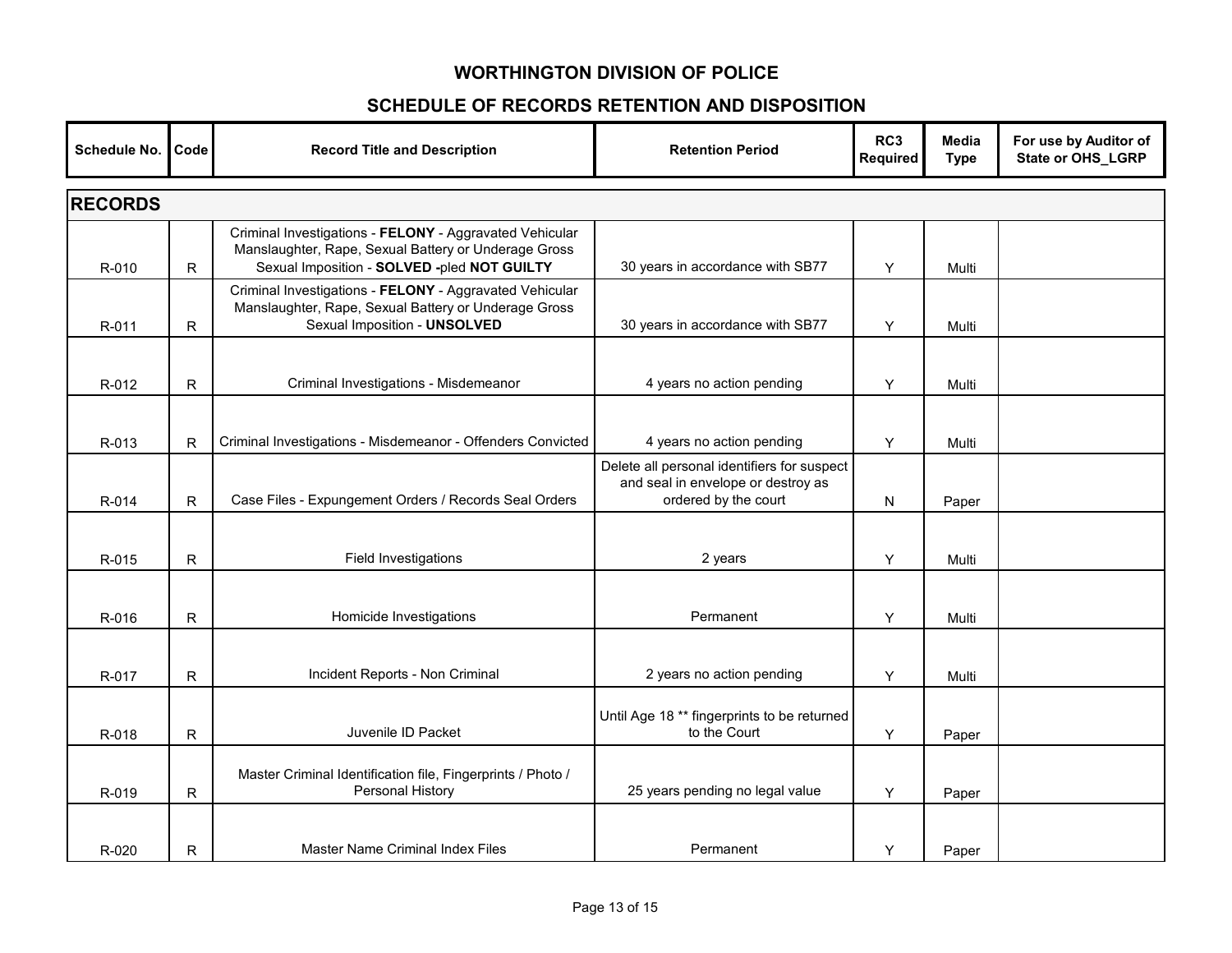| Schedule No.    | Code         | <b>Record Title and Description</b>         | <b>Retention Period</b>                                                               | RC3<br>Required | Media<br><b>Type</b> | For use by Auditor of<br>State or OHS_LGRP |  |
|-----------------|--------------|---------------------------------------------|---------------------------------------------------------------------------------------|-----------------|----------------------|--------------------------------------------|--|
| <b>RECORDS</b>  |              |                                             |                                                                                       |                 |                      |                                            |  |
|                 |              |                                             |                                                                                       |                 |                      |                                            |  |
| R-021           | ${\sf R}$    | <b>Parking Citations</b>                    | 3 years                                                                               | Υ               | Multi                |                                            |  |
|                 |              |                                             |                                                                                       |                 |                      |                                            |  |
| R-022           | ${\sf R}$    | <b>Public Record Request</b>                | 1 year                                                                                | ${\sf N}$       | Paper                |                                            |  |
| R-023           | ${\sf R}$    | RC-1, RC-2, RC-3                            | 25 years after revised, superceded,<br>discontinued and of no admin or legal<br>value | N               | Paper                |                                            |  |
|                 |              |                                             |                                                                                       |                 |                      |                                            |  |
| R-024           | ${\sf R}$    | Report Log                                  | 10 years pending no action                                                            | N               | Paper                |                                            |  |
| R-025           | ${\sf R}$    | Riverlea Reports                            | 2 years                                                                               | Y               | Multi                |                                            |  |
| R-026           | ${\sf R}$    | Sudden Death & Suicides                     | 6 years pending no action                                                             | Υ               | Multi                |                                            |  |
| R-027           | ${\sf R}$    | <b>Traffic Warnings</b>                     | 2 years                                                                               | Y               | Paper                |                                            |  |
| R-028           | $\mathsf{R}$ | U-10 100 & Addendums                        | 2 years                                                                               | Y               | Paper                |                                            |  |
| <b>TRAINING</b> |              |                                             |                                                                                       |                 |                      |                                            |  |
|                 |              |                                             |                                                                                       |                 |                      |                                            |  |
| $T-001$         | $\sf T$      | <b>Directives General Orders Procedures</b> | 1 year after revision                                                                 | ${\sf N}$       | Multi                |                                            |  |
| $T-002$         | T            | <b>Employee Training Records</b>            | 2 years after separation                                                              | N               | Paper                |                                            |  |
| T-003           | $\mathsf{T}$ | <b>Firearms Instructor Reports</b>          | 3 years after separation                                                              | N               | Paper                |                                            |  |